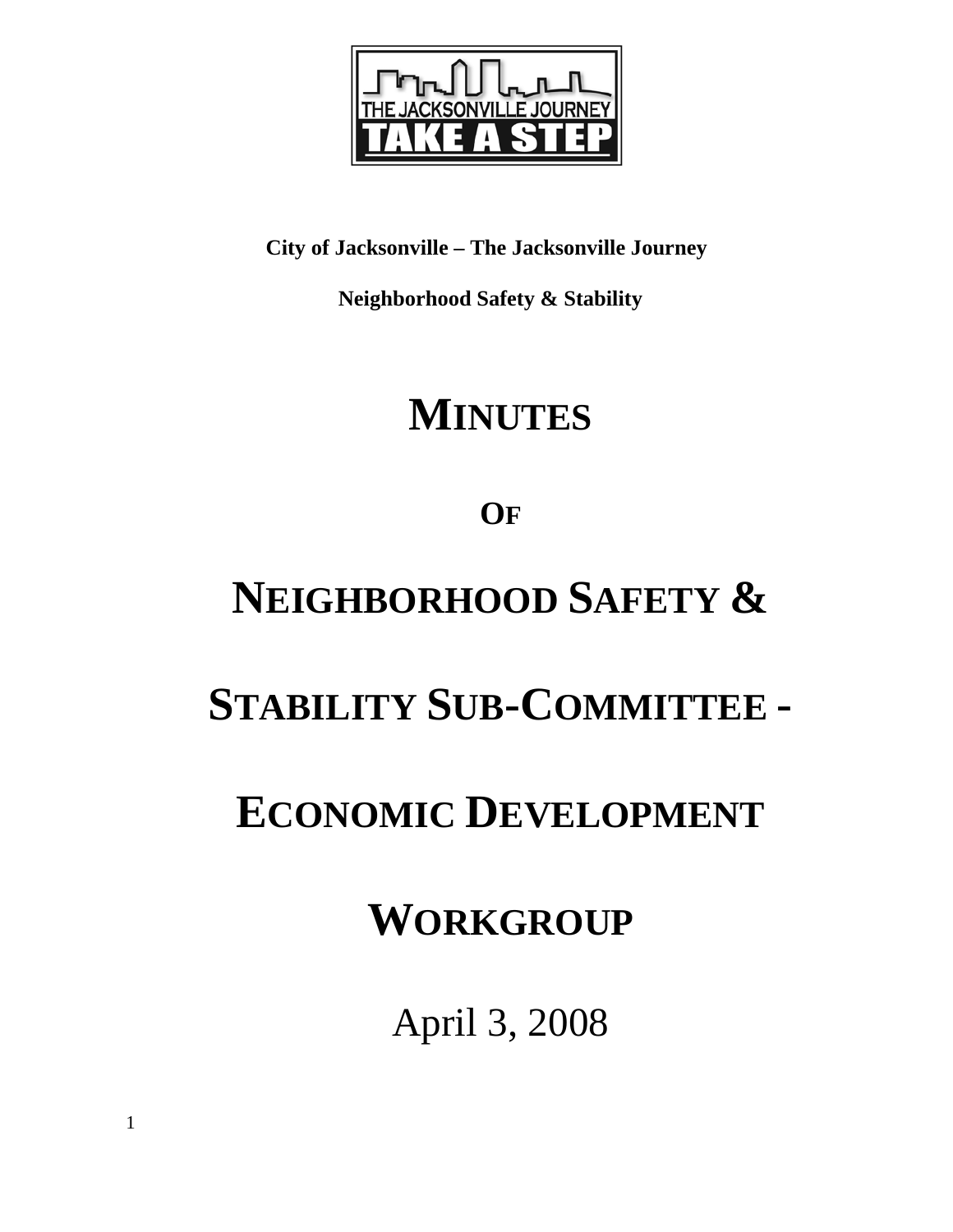## **The Jacksonville Journey – Neighborhood Safety & Stability**

## **Sub-Committee – Economic Development Workgroup**

### **April 3, 2008**

### **2:00 p.m.**

**PROCEEDINGS before the Jacksonville Journey – Neighborhood Safety & Stability Sub-Committee – Economic Development Workgroup taken on Thursday, April 3, 2008, Edward Ball Building, 8th Floor – 214 N. Hogan Street, Jacksonville, Duval County, Florida commencing at approximately 2:00 p.m.** 

**Neighborhood Safety & Stability Committee – Economic Development** 

**Workgroup** 

**Joni Foster, Chair Charlie Commander, Member Alberta Hipps, Member Suzanne Jenkins, Member Mack Bissette, Member James Richardson, Member**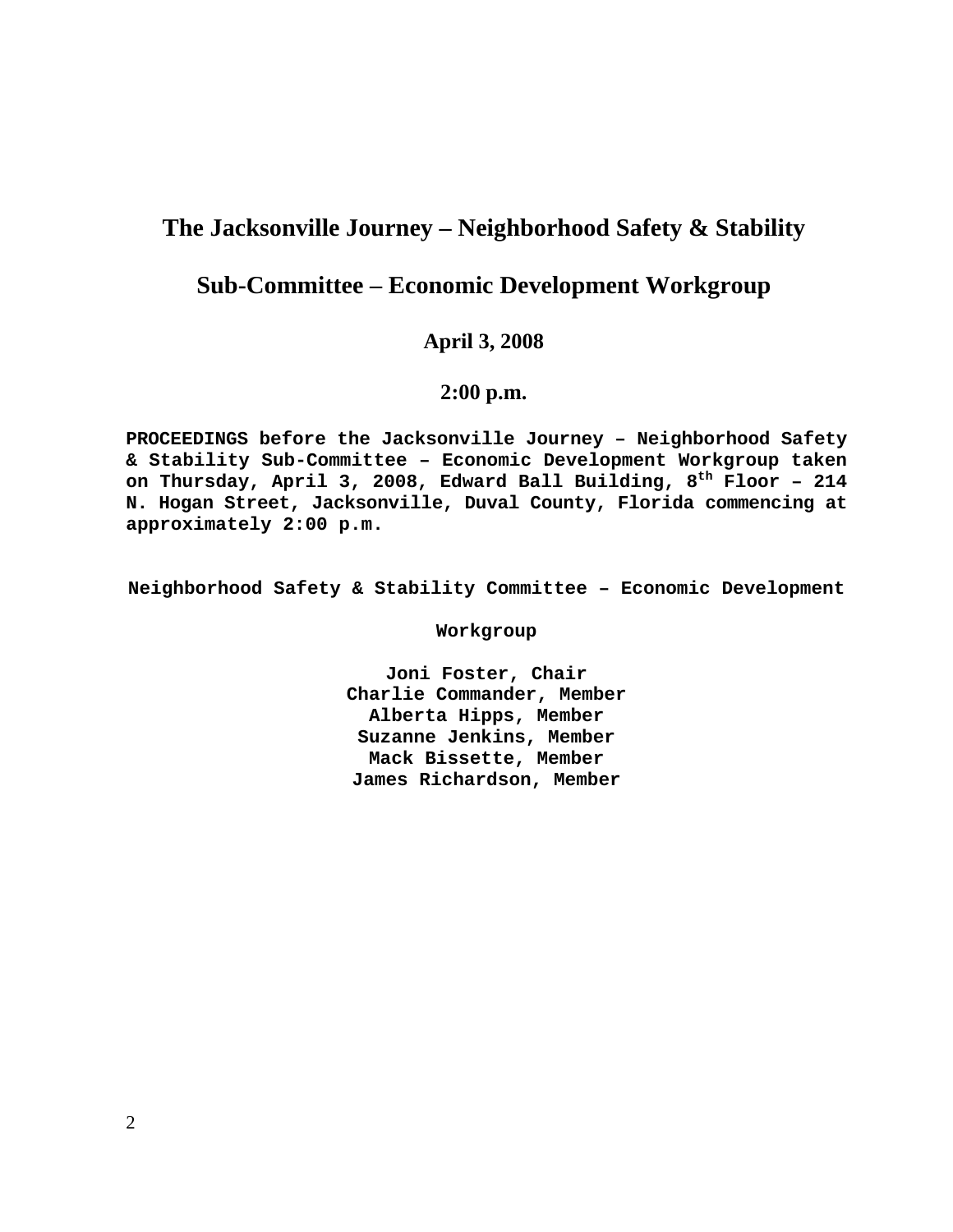#### **APPEARANCES**

#### **COMMITTEE CHAIRS & MEMBERS:**

JONI FOSTER, Chair MACK BISSETTE, Member ALBERTA HIPPS, Member SUZANNE JENKINS, Member JAMES RICHARDSON, Member

#### **ABSENT MEMBERS:**

CHARLIE COMMANDER, Member

**STAFF:**  CHAD POPPELL LYNN RIX

#### **OTHERS PRESENT:**

Jenna Emmons Jennifer Holbrook Dawn Lockhart Wight Greger

#### **PROCEEDINGS**

April 3, 2008

Neighborhood Safety & Stability Chair/Committee 2:00 p.m.

**Call to Order and Comments.** Chairwoman Foster called the meeting to order at 2:10 p.m.

**Purpose of Meeting.** Discuss the Mayor's crime initiative – The Jacksonville Journey – Take a Step – Neighborhood Safety & Stability Sub-Committee.

Chairwoman Foster had prepared draft recommendations that were poured into five (5) "buckets". The workgroup agreed to the buckets in principle and had no other buckets to add. These draft recommendations can be found on the website at: http://www.coj.net/Mayor/Jacksonville+Journey/Minutes.htm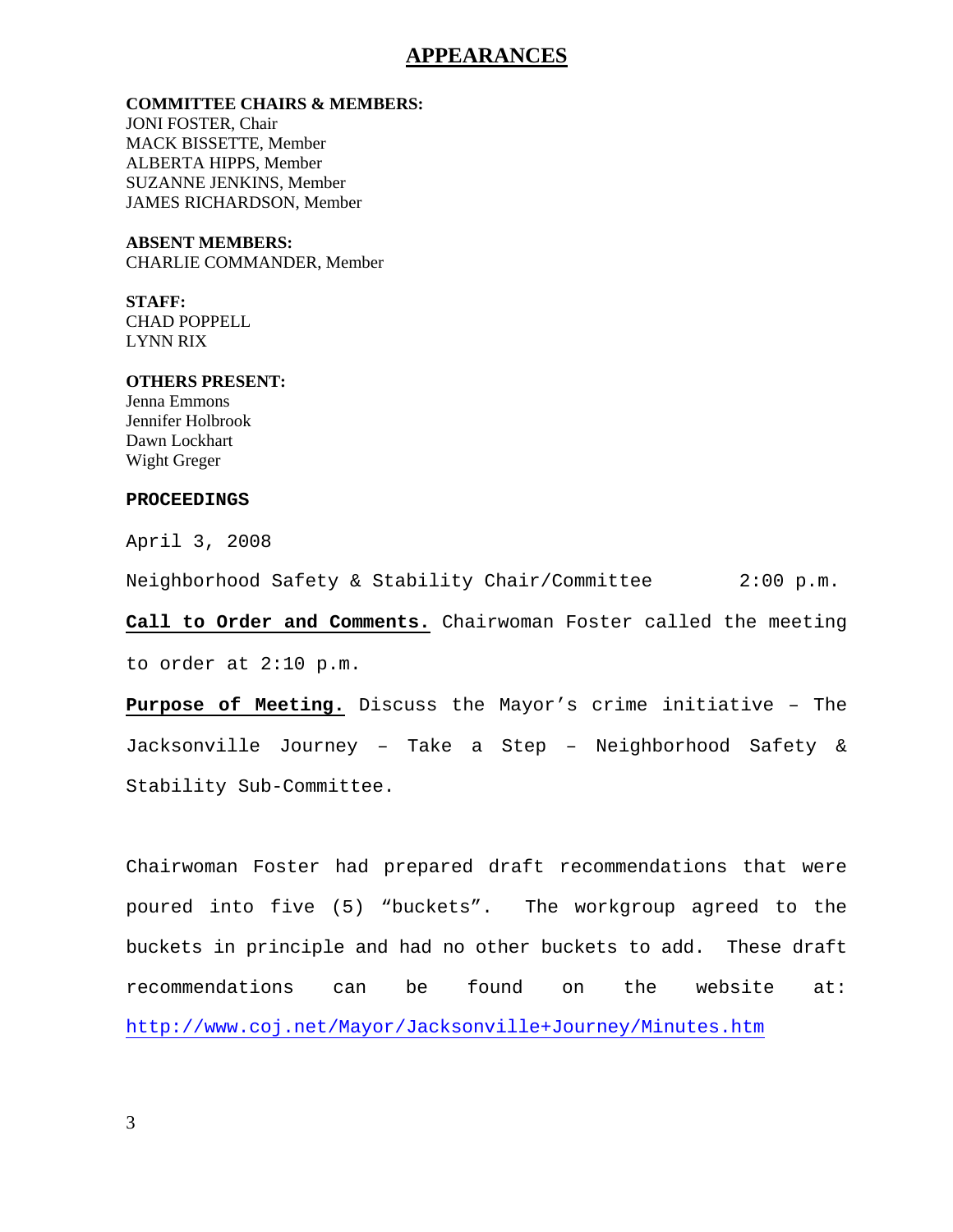**Recommendation 1:** The first speaker was Dawn Lockhart of Family Foundations representing 1000 in a 1000. The name comes from the concept of bringing 1000 families out of poverty in 1000 days.

Q: How does 1000 in a 1000 differ from Center for Working Families? 1000 in a 1000 takes it a step further by providing stabilization of the whole family, not just economically.

Q: What City of Jacksonville department would this interface with? Community Services. (Proper department name is Recreation and Community Services).

Q: What is the status of this program? We are ready to test whether this model is sustainable. What is the rate of return on investment? Bundling services that the city already provides.

Amendment: Add to recommendation 1 a second sentence that reads: "Use under utilized community centers in hot spots for this purpose."

Q: Is this program neighborhood based? The pilot consists of 50 families and is not neighborhood based, but is a cross-section to determine which income bracket can be helped the most. Ultimately the program will be location or neighborhood based.

4 Q: Recommendation needs to look at locating program in emerging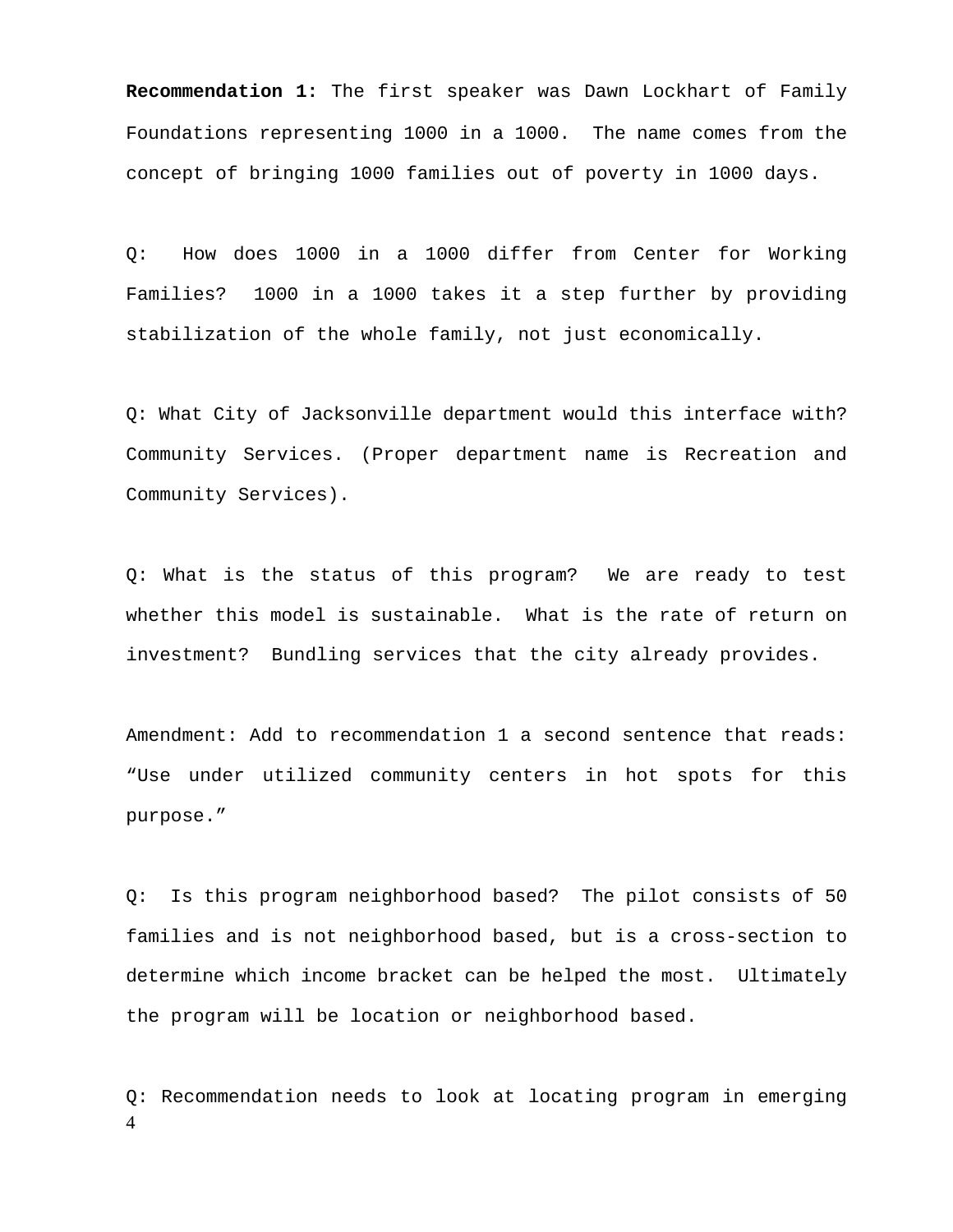hot spots, not just current hot spots. This will be addressed in recommendation 2.

There was a discussion about having a clearing house or neighborhood pipeline at the neighborhood level for referrals to services already in existence rather than the actual delivery of service.

Q: Why is there a gap, why isn't Work Source able to fill this gap? Some people in the hot spots are harder to place because of past mistakes (ex-offenders), long-term unemployment, or lack of job skills.

Q: Need to add a  $6^{th}$  recommendation addressing social services and unintended consequences. A social services location can bring in other non profit groups who believe that funding is available. Clustering of these non profits can bring undesirables who feed off the weaknesses of people in need, i.e., drug dealers. Suzanne Jenkins and Alberta Hipps will separately develop a list of what to social service providers should avoid and what detracts from economic development. They will bring their lists to the next meeting on April 7, 2008.

5 **Recommendation 2:** The second speaker was Wight Greger, from City of Jacksonville Housing and Neighborhoods Department. Ms. Greger explained the role of her department with neighborhood coordinators, funding social services and economic development as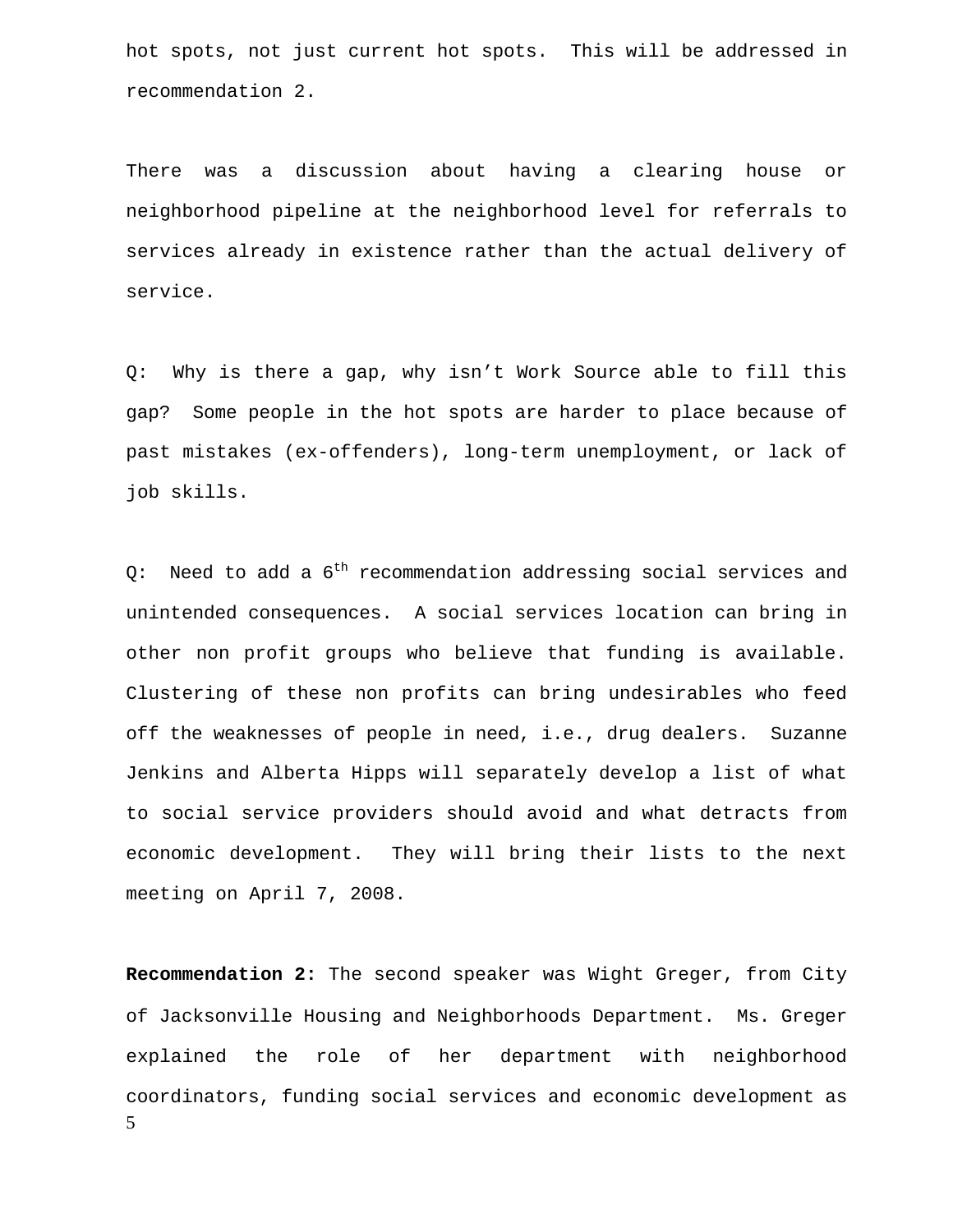well as mapping projects.

The Northwest Jacksonville Economic Development Fund (NWJEDF) currently has 16 active projects for job creation. It has funding for commercial corridors. There was discussion about the need to expanded NWJEDF or a similar program to blighted areas on the Southside and Arlington. The Housing and Neighborhoods Department is the economic engine of funding for neighborhood-based, small scale 50 to 200 jobs at a time.

The Jacksonville Economic Development Commission (JEDC) primarily focuses on downtown revitalization and redevelopment. Secondary focus is large scale economic development, the port and manufacturing.

Q: Do you have the same incentives available as JEDC? No, we do not have the funding available that JEDC has.

6 There was much discussion regarding establishment of a Community Redevelopment Agency (CRA) in the hot spots. It was determined that state laws have changed making this option very limiting. There is a Community Development Area program included in public policy, but it has no funding. These areas are eligible the for Community Development Block Grant (CDBG) program. A possible recommendation would be to expand the Enterprise and Empowerment zones in hot spots. The workgroup asked for a codified list of Neighborhood Action Plans (NAP) be provided at the next meeting.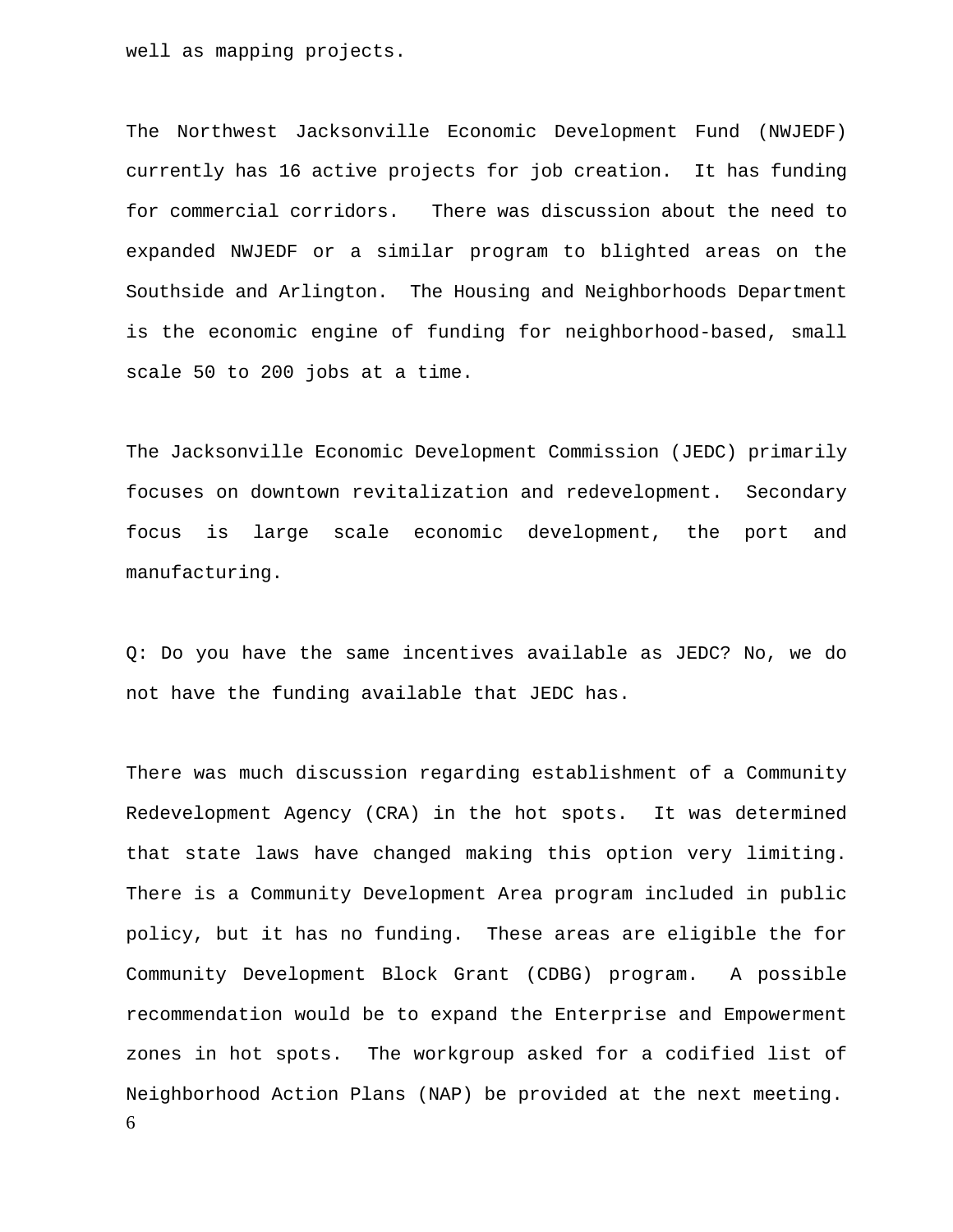**Recommendation 5:** Discussion then segued into recommendation 5. Because of the perceived restrictions and limits it was decided to change the wording of recommendation 5 to "explore" rather than mandating the use of CRA, TIFs, BIDs for funding. It was also decided to add exploration of CDBG, NWJEDF, and CDA as funding sources.

**Recommendation 4:** A motion and second was made. After discussion it was amended to add to the end of sentence 1 "as demonstrated by the Springfield model and in addition investigate the CleanSlate model."

**Recommendation 3:** There was discussion about fully funding the Seeds of Change program. The program is already community-wide. Fund what part of it? A possible recommendation would be to keep people working on this to change archaic zoning laws and supporting urban landfill. The Planning Department is working on the re-write of the visionary plan.

Derek Igou or Kim Scott will come on Monday to further address code enforcement and zoning enforcement. The workgroup would like their input into recommendations being made so that it can best help them do their job.

**Additional recommendation:** That the Mayor find some way to expand

7